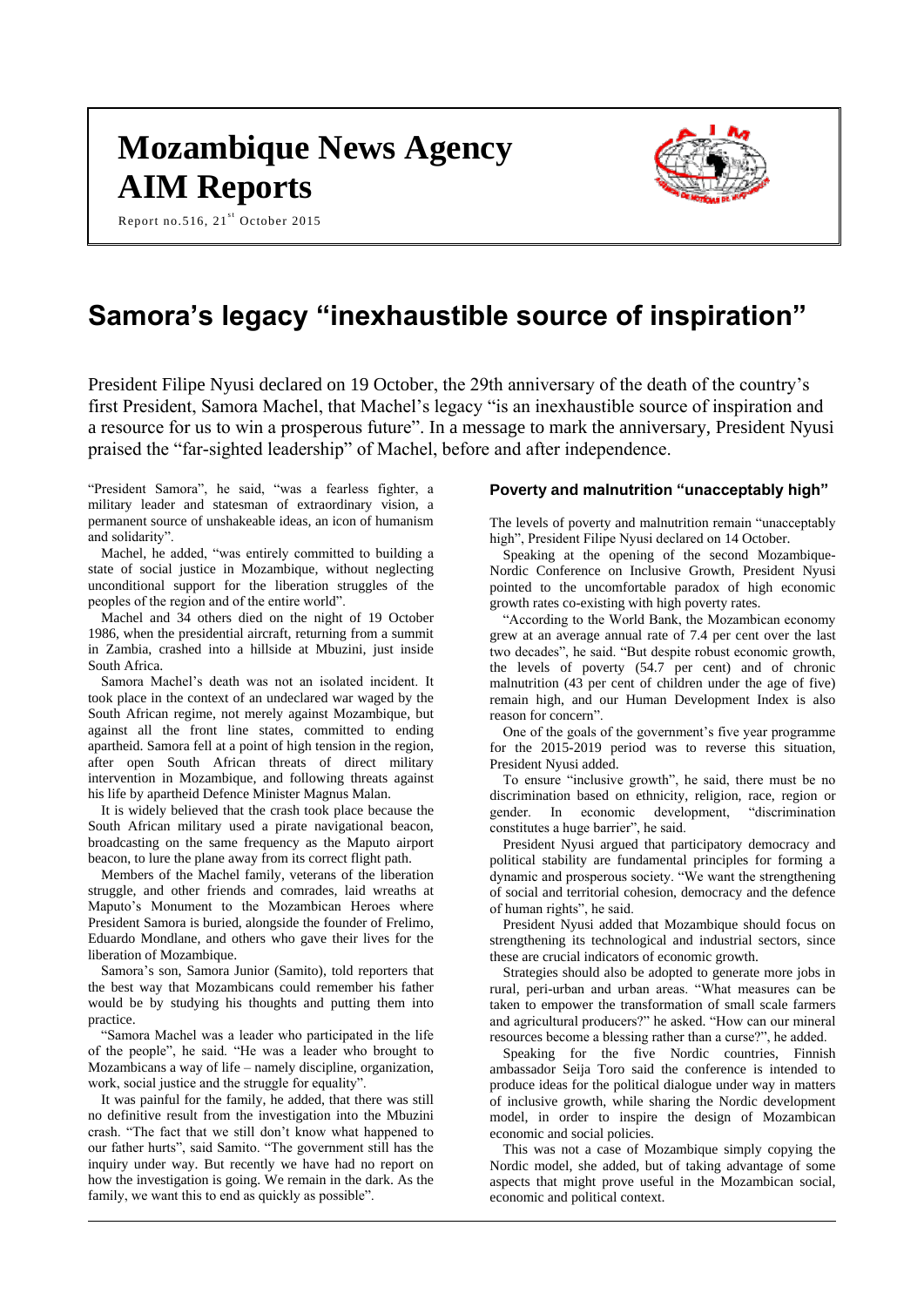# **Tanzania and Mozambique want second Rovuma bridge**

The Mozambican and Tanzanian governments on 8 October reaffirmed their desire that a second bridge should be built over the Rovuma River, which marks the border between the two countries.

This was one of the matters discussed in official talks between Mozambican and Tanzanian delegations headed by the Presidents of the two countries, Filipe Nyusi and Jakaya Kikwete, on the first day of a state visit by Kikwete.

The first bridge over the Rovuma, known as the Unity Bridge, was inaugurated in May 2010. This bridge, at Negomano, is underused, partly because of the poor state of the access roads. Many travellers continue to use ferries or canoes to cross the river.

Briefing reporters on the talks, Mozambican Foreign Minister Oldemiro Baloi said a new bridge would help stimulate trade and regional integration. The official statistics indicate that trade between Mozambique and Tanzania is insignificant, despite the excellent political and diplomatic relations between the two countries.

However, the official statistics take no account of informal cross-border trade, and Baloi admitted that this could be very large. Even with a major trading partner such as South Africa, the true scale of trade is not known, and the same is the case with Tanzania.

"The two bridges over the Rovuma will empower connections in the region, and the countries north of Tanzania will also benefit from this second bridge", he said, adding that the two countries are determined to raise the funds necessary to build it.

Baloi believed that the bridges over the Rovuma could also form part of a trans-African highway from Cape Town to Cairo.

The discussions also covered coastal and maritime security. The maritime border has already been demarcated, and so is not in dispute. But the hydrocarbon reserves in the offshore Rovuma basin do not respect man-made borders, Baloi said, hence the need for close cooperation between Tanzania and Mozambique at all levels, including the ministries of defence and of mineral resources.

The threat posed by poaching was also discussed. Baloi said the meeting stressed the need to step up protection for the Niassa Reserve in northern Mozambique and the Selous Reserve, which is the continuation of the same ecosystem in southern Tanzania. Poaching in the two reserves, especially of elephants, has already reached alarming proportions, Baloi pointed out.

Tanzania's concerns also include the high price of Mozambican entry visas, particularly for students. The Tanzanian side wanted to see visas scrapped altogether for Tanzanian students attending Mozambican institutions.

Baloi admitted that Mozambican visas cost more than Tanzanian ones and said this disparity should be eliminated. He was also in favour of scrapping visas for students, in order to relieve some of the financial pressure they and their parents face.

A visa waiver agreement was reached some years ago, allowing citizens of one of the countries to visit the other for up to 30 days without am entry visa. The visa-free period was extended to 90 days under an agreement reached when Nyusi visited Tanzania in May.

This visit is also a chance for the Mozambican authorities to bid farewell to Kikwete, who is reaching the end of his second term of office. Presidential elections will be held in Tanzania on 25 October.

## **Race against time to save Kariba Dam**

A catastrophic failure of the Kariba Dam on the border between Zimbabwe and Zambia would put three and a half million lives at risk and knock out forty per cent of southern Africa's hydroelectricity supply, according to a recent report.

The report by the Institute of Risk Management of South Africa warned that 181 billion cubic metres of water could be released if the dam wall failed. Eight hours later this would hit and destroy the Cahora Bassa dam in Mozambique.

The Kariba dam was commissioned in 1960 and is central to the power requirements of Zimbabwe and Zambia. However, the water gushing out of the Kariba Dam's sluices has been eroding the rock at the bottom of the dam. Originally the water was only ten metres deep at the foot of the dam, but erosion of this plunge pool has increased the depth to ninety metres and has been wearing away rock near the dam's foundations.

Plans have been drawn up to remedy this by increasing the size of the plunge pool, which will involve blasting up to 300,000 cubic metres of rock. In addition, work will be carried out on the dam's floodgates and the concrete will be inspected to analyse the extent of damage to the structure's concrete caused by chemical reactions.

The report references an article in the South African paper "Business Day" which stated that "the consensus of engineers from around the world is that Kariba has a life span of three years if extensive repairs are not undertaken immediately".

In an interview with AIM, the report's author, Kay Darbourn, warned that the likelihood of dam failure increases the longer it takes to get started on the repairs. She pointed out that if the current drought continues there is less of a danger, but questioned whether the dam will be able to cope with a drastic increase in water during the rainy season.

Some of Darbourn's suggestions would be easy to implement and could save many hundreds of thousands of lives. Thus SMS text messages and social media such as Twitter and Facebook could be used to give advanced warning of any threatened or occurring danger. There are already international SMS services that warn people of the danger of Tsunami's in the Pacific Ocean.

The technical director of Hidroelectrica de Cahora Bassa (HCB), the company that operates the Cahora Bassa dam, Moises Machaba, told AIM that HCB has been aware of the risk to Kariba for some time.

According to Machava, the latest information is that the risk exists, but is not imminent. "It won't happen tomorrow, or next year", he said. "But if nothing is done, then it will happen but not for another couple of years at least".

The Zimbabwean and Zambian governments signed agreements on 18 September with the European Union, World Bank, African Development Bank and the Swedish government to finance the repairs costing US\$294 million.

The repairs could take up to a decade. Charity Mwansa, chairperson of the Zimbabwe River Authority (ZRA), which operates the dam, said the "reshaping of the plunge pool will take three years, while the rehabilitation of the spillway gates will take six years".

The drought affecting the upper Zambezi means that the structural condition of the dam is not getting much worse at the moment. The condition of the plunge pool worsens when the floodgates are open, and currently none of the Kariba floodgates are open.

Machava said the Kariba reservoir is currently 20 per cent lower than normal. ZRA had told HCB that it is keeping the floodgates closed, and does not intend opening them, even if it begins to rain.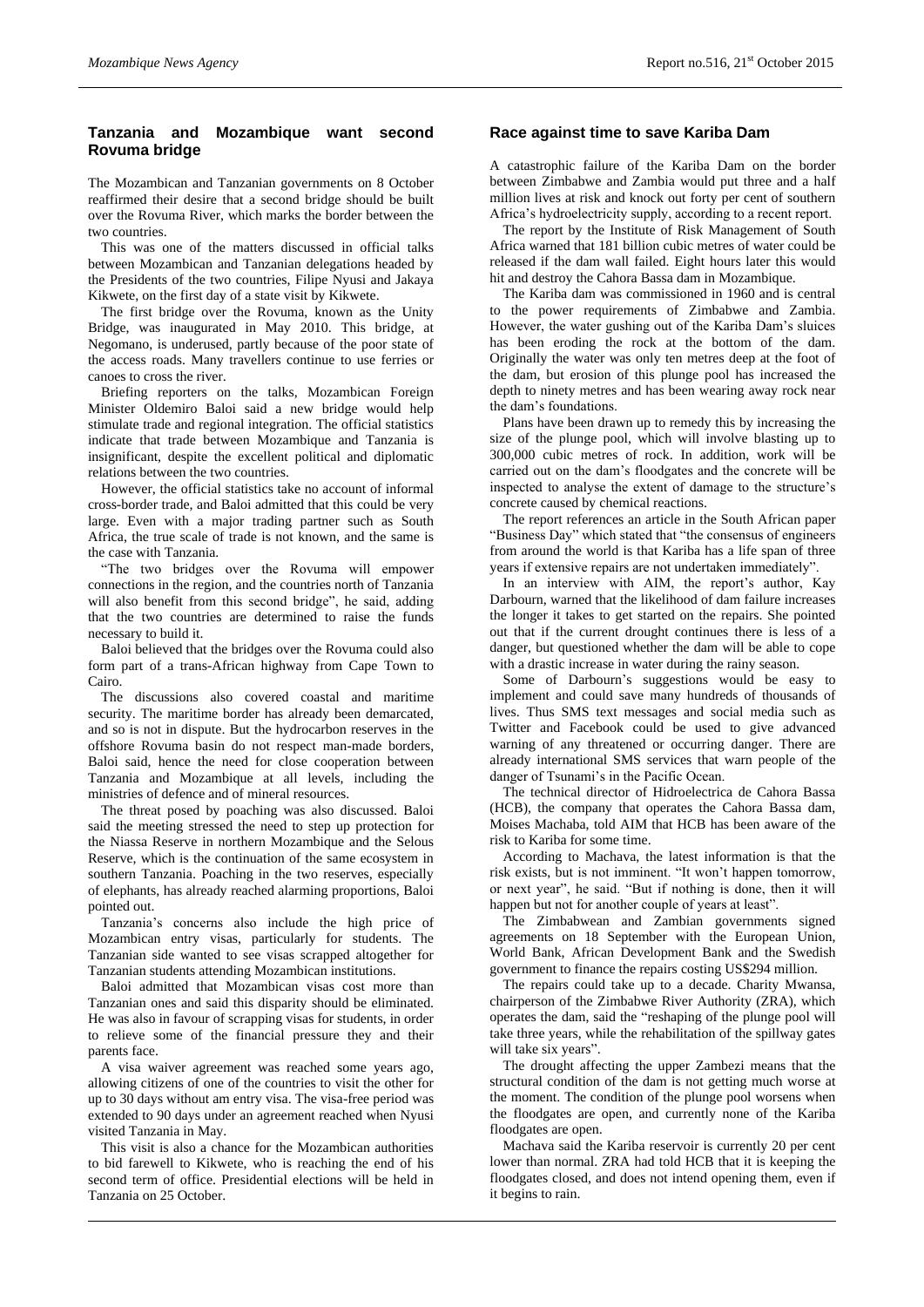## **Heavy sentences for Education Ministry theft**

The Maputo City Court on 8 October sentenced eight people to prison terms of between one and 20 years for their part in a fraud which had diverted 33 million meticais (\$825,000 at current exchange rates) from the coffers of the Ministry of Education between 2008 and 2011.

Much of the money was stolen by duplicating the Ministry's wages sheets, taking advantage of the transition from manual to electronic payment of wages. According to the prosecution, the corrupt officials put the names of staff who were already receiving their wages electronically onto the list of those whose wages were still processed manually.

These extra wages, prosecuting attorney Tacia Martins told the court, were then drained into nineteen bank accounts which had nothing to do with the Ministry.

The fraudulent scheme also involved the names of 43 Cuban teachers hired by the Ministry. The prosecution argued that the wages for these teachers continued to be processed, even after they had returned to Cuba.

The longest sentence, 20 years, was imposed on Abilio Mathe, former head of the Administration and Finance Department of the Education Ministry. His accomplice, Suado Mahande, who worked in the wages division, was sentenced to 14 years.

The court found that Carlos Acacio and Alfine Ibrahimo had allowed their bank accounts, and those of their relatives, to be used for criminal and fraudulent purposes. Some of the stolen money was deposited in their accounts, and they did not raise the alarm. They were therefore guilty of covering up the crimes committed by Mathe and Mahande, and were each sentenced to four years.

Four other accused, Maria Acacio, Iva Pedro, Tuta Pedro and Rachid Aly were sentenced to between one and two years imprisonment, converted into fines.

One key figure in the fraudulent scheme, according to the prosecution, was Jose Sende, the man in charge of processing the Ministry's wages. He was not in the dock because he has disappeared and his current whereabouts are unknown.

#### **Minister vows crackdown on academic fraud**

The Minister of Education, Jorge Ferrao, on 14 October declared "zero tolerance" of academic fraud.

He was reacting to the latest cheating scandal, concerning the 12th grade extraordinary examinations held in August. An investigation into 43 of the country's 200 public secondary schools confirmed that cheating had taken place in nine schools, involving 407 pupils.

Ferrao also announced that the Ministry expects to enrol about 1.32 million pupils in the first grade of primary education in 2016.

At first sight, this figure seems surprisingly high. The age at which children should enter primary school is six, and projections from the 2007 population census suggest that there are no more than 780,000 six year olds in the country.

But, according to education officials contacted by AIM, many parents do not enrol their children in school at the right age. This means that many of the children who will step inside a school for the first time in 2016 are older than six.

Ferrao gave the figure for first grade enrolment at a ceremony where a memorandum of understanding was signed with the Portuguese embassy for support in the training of education staff.

He said that the Ministry has been hiring around 8,500 new teachers every year, to ensure good quality education.

But the country remains short of teachers with adequate educational training. The Ministry, Ferrao said, had therefore begun to cooperate with Brazil to train the instructors who will work at Mozambique's 24 teacher training institutes.

He hoped that, under the new memorandum of understanding "we will have more teachers trained in Portugal".

#### **New railway carriages inaugurated**

Mozambique's publicly owned port and rail company, CFM, on 12 October inaugurated 29 new passenger carriages in ceremonies in Maputo and Beira.

They are some of the 70 carriages and goods vans ordered from China to boost passenger transport capacity in the southern and central rail systems. Half of them will go the Beira Corridor, to be used on the lines to Machipanda, on the border with Zimbabwe, and on the Sena line to the Moatize coal basin in Tete province, with spurs to the sugar town of Marromeu, and to Malawi.

The rest of the consignment is for the southern lines from Maputo to South Africa, Swaziland and Zimbabwe, including the heavily used commuter trains between Maputo and Matola. All the newly arrived carriages and vans will begin operating immediately. The investment cost a total of \$4.9 million.

At the Maputo ceremony, the chairperson of the CFM Board, Victor Gomes, said there are now 63 passenger carriages to serve the southern routes. The new Chinese carriages, he added, contain better safety systems, and can undergo maintenance within CFM.

#### **Italy finances community initiatives**

The Italian government is providing €500,000 (\$566,000) to support 14 community initiatives in education and health.

To this end, Italian Cooperation and the Mozambican Ministry of Gender, Children and Social Welfare launched in Marracuene district a project to provide the resources necessary for the initiatives, including the construction and rehabilitation of classrooms and acquisition of school furniture, and the installation of electricity.

In the health area, the project will build and rehabilitate health posts, acquire material for health centres, provide tanks and other water supply equipment for health posts, and build sanitation installations at the health posts.

#### **Renamo wants police training**

Mozambique's largest opposition party Renamo on 12 October demanded that members of its armed militia should be integrated into a new police unit trained to protect high ranking figures.

Speaking at a Maputo press conference, Renamo spokesperson Antonio Muchanga said that the eight bodyguards of Renamo leader Afonso Dhlakama, disarmed by the police in Beira on 9 October, should form part of this new unit. After police training they would return to Renamo, and would continue training.

Muchanga said Renamo was raising this demand because it no longer trusted the normal police force. He claimed that the police had tried to assassinate Dhlakama during two attacks on his motorcade in the central province of Manica, on 12 and 25 September.

Muchanga said that the creation of the new police unit, including the Renamo militiamen, was "extremely urgent".